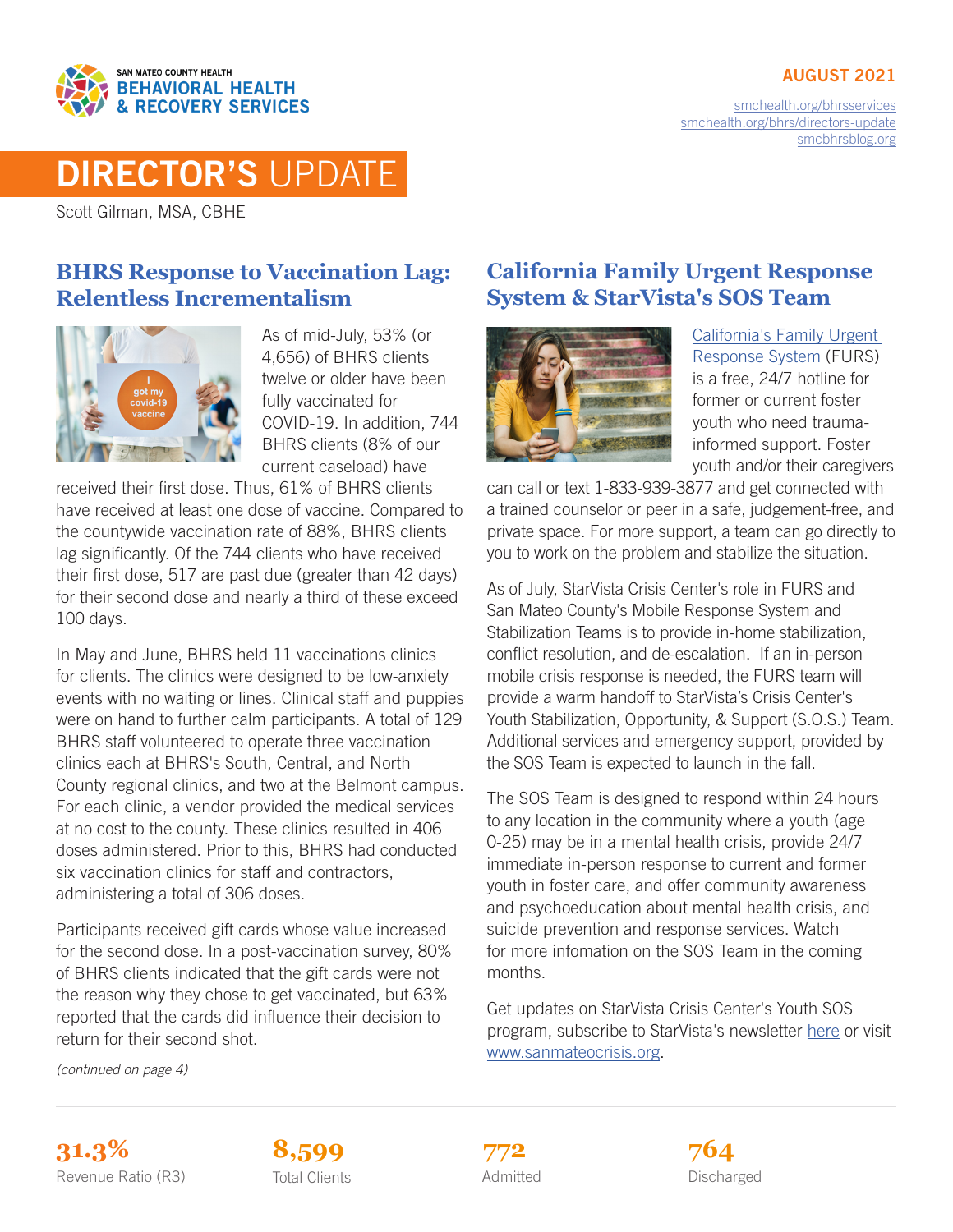# **Farewell, BHRS Medical Director**



BHRS Medical Director, Vanessa de la Cruz, departed BHRS on July 23. Vanessa joined BHRS in April 2020 from Santa Cruz County Behavioral Health.

A resident of San Mateo County since 2007, Vanessa moved back to her home

state to help care for a family member.

"It was an incredibly difficult decision to leave because BHRS has been such a great place to work. It has been an honor to get to know so many amazing people and work alongside all of you as we respond to the needs of our patients and staff in the midst of a pandemic. I learned so much. I hope I was able to contribute," said Dr. de la Cruz.

Vanessa brought over 20 years of experience working in community behavioral health and with underserved populations. "It has been amazing working with Dr. de la Cruz this last year. I especially appreciated her leadership on improving integration of care and expanding access to addiction treatment. She brought with her a wealth of experience in public psychiatry," said BHRS Deputy Medical Director, Cynthia Chatterjee.

For the next few months, she will provide consultation a few hours a week to ease the transition for the next medical director. Adam Crits, MD, is currently serving as the interim medical director.

### **BHRS Launches Advocacy Academy**



Fifteen consumers and family members, primarily members of the Lived Experience & Education Workgroup (LEEW), graduated from the first BHRS Advocacy Academy in April. The Advocacy Academy was born from the

desire of LEEW, the Office of Consumer & Family Affairs (OCFA), and the Office of Diversity & Equity to help people with lived experience learn the necessary skills to become more effective advocates within BHRS and beyond.

The Advocacy Academy's goal is to provide training that will support direct participation in MHSA (Mental Health Services Act) and BHRS committees, workgroups, and community programs. In addition, it seeks to increase

personal hope, resiliency, and strength as it empowers students through their participation in the BHRS workgroups designed to improve the overall quality of BHRS services.

The Copeland Center for Wellness & Recovery designed the Academy's curriculum which was delivered virtually over five weeks. The curriculum included topics such as understanding what advocacy is, understanding its relationship with wellness and action planning, the structure of government organizations, and creating advocacy action plans.

To graduate, each participant had to create an individual advocacy plan, some of which include advocating for the creation of women-centered services, the inclusion of clinical and peer staff in crisis response teams, the creation of recovery-related graphic novels, and the provision of better services for those incarcerated.

The participants' responses were overwhelmingly positive. One graduate said, "The advocacy training opened my eyes, and I learned from scratch. The facilitators were very helpful, and it was great to meet all participants. The group works were very inspirational."

The skills that the Academy imparted are now helping graduates prepare themselves to participate in BHRS workgroups that are open to clients/families and find their deepest motivations to advocate for positive social change, outreach, and community inclusion and education.

The OCFA is planning another Advocacy Academy within this fiscal year. Stay tuned for the application announcement.

## **Employee Service Awards**



Congratulations to the following BHRS employees who were recognized this month by the County of San Mateo for their long and dedicated service:

#### 40 Years

• Mary Vozikes, Contracts Management

#### 20 years

• Anthony Barreiro, North County Adult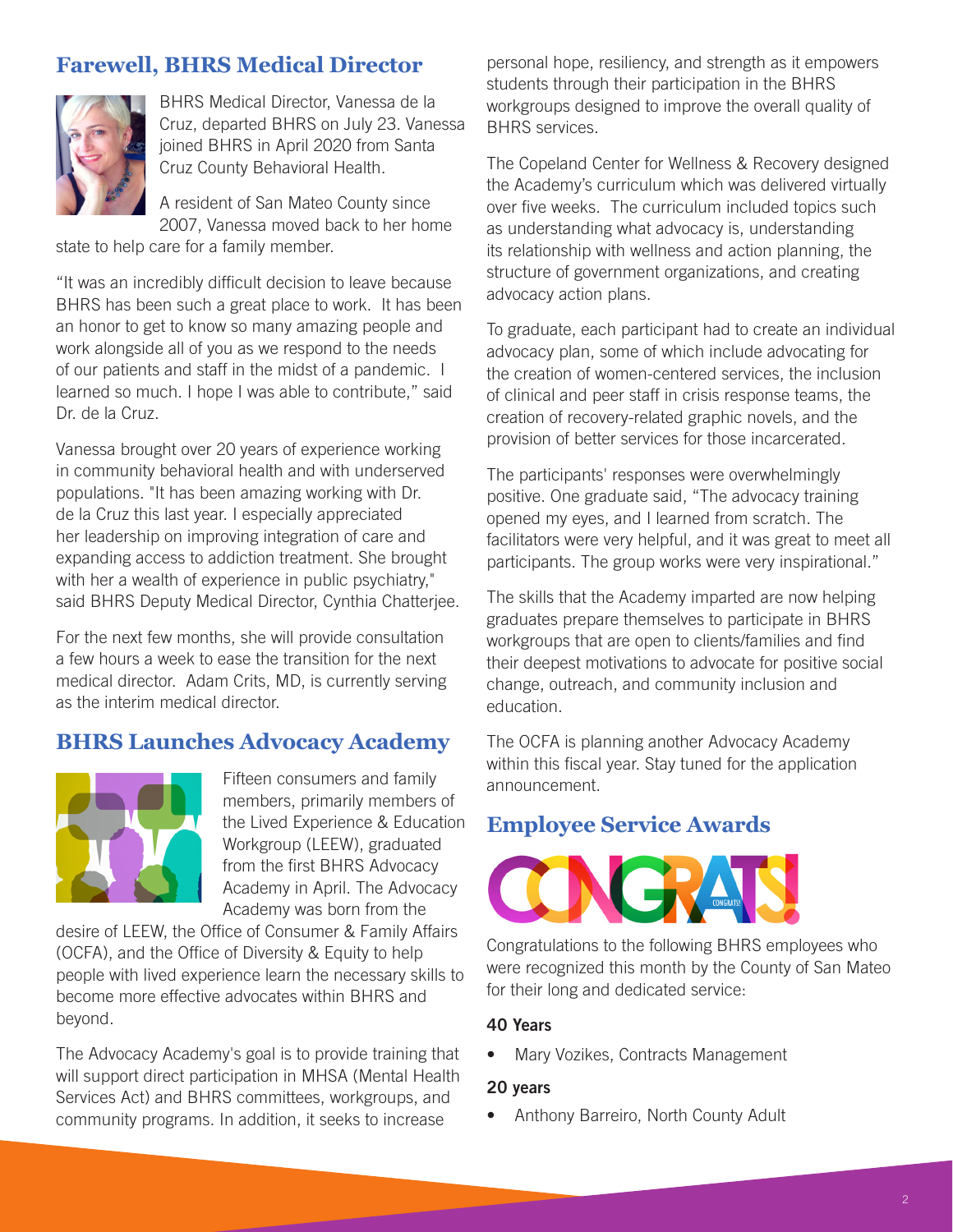- Yolanda Booker, OASIS
- Jason Bromley, South County Adult
- Raquel Chavez, Youth Services Center
- Adam Rubenstein, North County Adult
- Martha Ugarte-Ortiz, Contracts Management

### 10 Years

- Margarie Davis, OASIS
- Stephanie Morales, OASIS
- Concepcion Ruiz Rivas, South County

# **Cities Light Up in Support of Mental Health Month**



San Mateo County celebrated Mental Health Month #HopeForChange in May. For the very first time, four cities in San Mateo County (Brisbane, Hillsborough, Redwood City, and South San Francisco)

*South San Franciso City Hall*

lit up their buildings in green to symbolize mental health awareness month, and nearly all cities (19 out of 20) proclaimed May as Mental Health Month.

BHRS partnered with local agencies and community members to host 48 free public events thoughout the month, reaching over 3,000 people. The topics targeted various interests, age groups, and languages (English, Spanish and Mandarin) to increase mental health awareness and reduce stigma. The events included music, open mics, film screenings, yoga and meditation, storytime, educational and informational workshops, speakers panels, and more. See a list of all events [here](https://www.smchealth.org/post/mental-health-month).

### End Stigma Year Round

- Reduce Stigma Year Round: Mental health conditions affect 1 in 5 Americans. Stigma is toxic to their mental health because it creates an environment of shame, fear and silence that prevents many people from seeking help and treatment. Share this local webpage: [www.smchealth.org/EndStigma.](http://www.smchealth.org/EndStigma)
- Get Involved in the Mental Health Month Planning Committee for 2022: We aim to start planning during winter 2021. For more information about the

committee, contact Sylvia Tang at [stang@smcgov.](mailto:stang%40smcgov.org?subject=) [org](mailto:stang%40smcgov.org?subject=).

- 2021 Suicide Prevention Committee: The Suicide Prevention Committee (SPC) provides oversight and direction for suicide prevention efforts in San Mateo County. Learn how you can support their work at [smchealth.org/suicide-prevention](http://smchealth.org/suicide-prevention).
- September is Recovery Month and Suicide Prevention Month: Get involved in the planning committees and participate in these event.

Thank you to the community partners who hosted these great events and brought the #HopeForChange messages to our community.

## **BHRS Response to Vaccination Lag**

*(continued from page 1)*

The survey also found that the primary reason they vaccinated was for safety (42%), followed by a desire to avoid getting sick (15%), and to protect family members (14%).

While BHRS no longer offer the vaccine clinics, we have rolled out a dashboard where staff/contractors can find out if a client is unvaccinated or past due for their second dose. We have also provided guidance similar to motivational interviewing to prepare staff in engaging clients to get vaccinated. In addition, we plan to increase in-home vaccination efforts as needed.

Interestingly, 65% of individuals with a past-due dose have received a service from BHRS within the last 30 days and 80% within the last 60 days. This provides us with an ideal opportunity to discuss the importance of vaccination with our clients.

With more than 3,000 clients yet to be vaccinated, an increasing number of past-due second doses, and small weekly increases in the number of doses administered, "relentless incrementalism" best describes BHRS's effort to vaccinate our clients. Our goal is to reach 75% this year and 85% next year.

Now more than ever, with the rise in new cases due to the fast spreading Delta variant, it is important that we continue to work together to ensure our populations are protected. Many thanks to the BHRS staff and contractors who have gone above and beyond to get our clients vaccinated.